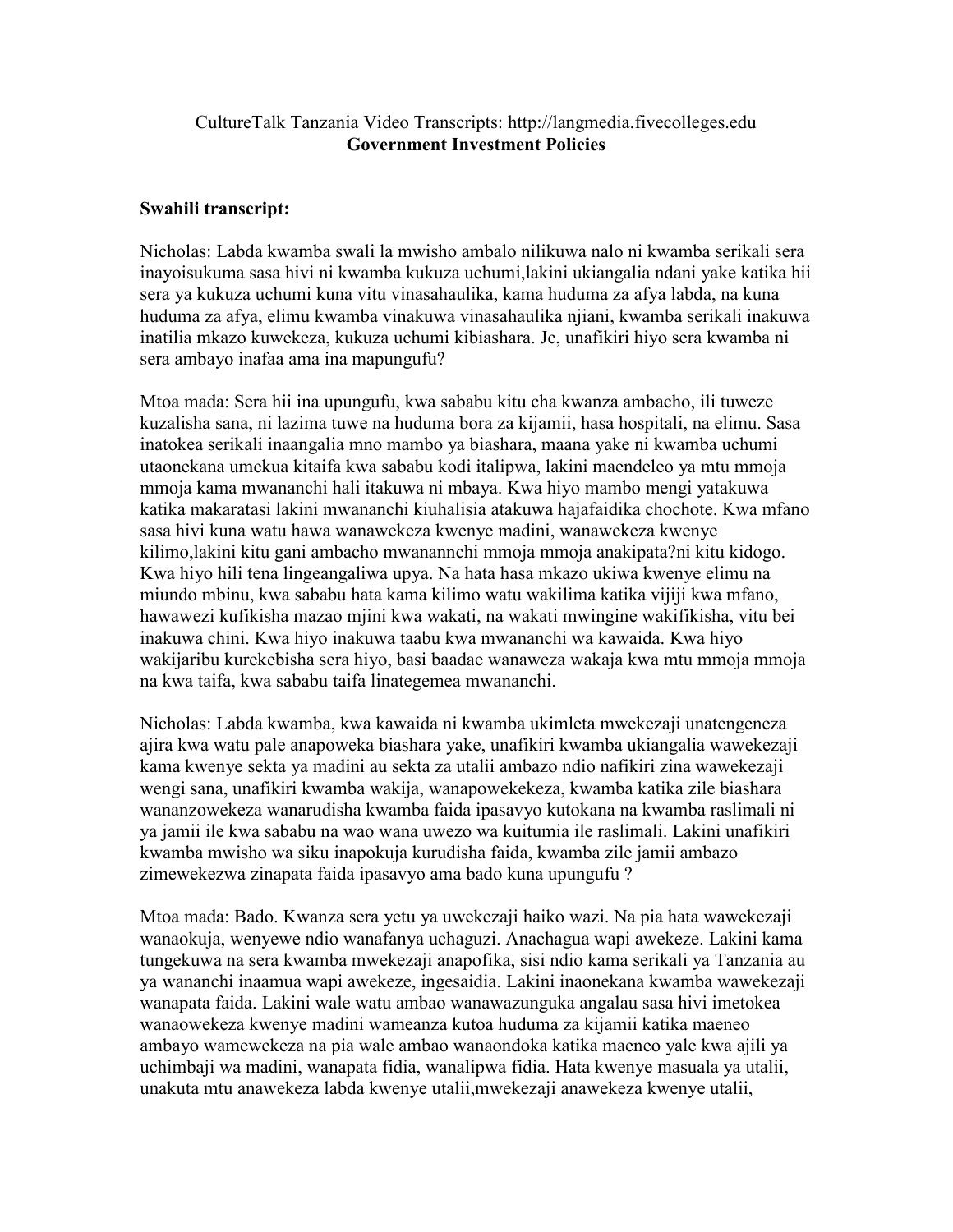anataka wafanyakazi wanakuja, lakini mara nyingi hawapendi wawapate wafanyakazi ambao ni wana taaluma kwa sababu wanaogopa kuwalipa mshahara ambao ni mzuri. Kwa hiyo hata kama tukiweka sera bora kwa ajili ya uwekezaji, itakuwa ni faida kwa wananchi na taifa kwa sababu kama wawekezaji wakifika wakiwa na sera zao, maana yake ni kwamba kila kitu wanataka wafanye wao.Sasa serikali inakuwa imekaa kimya, hii naona kwamba inaleta maendeleo lakini ni kidogo, sio sana.

## English translation:

Nicholas: The last question I have is about the investment policy the government has developed. The government is insisting on economic growth. However, when you look deeply into this policy, other things have left behind, like the health and education sectors. Do you think this investment policy has a good impact or do we need to do something?

Presenter: This policy has some problems because if we want to establish a good economy, we need to include other social sectors like health and education sectors. But the government is putting lots of emphasis on economic growth, businesses and such things. That means that the economy will be good because people will pay taxes, but they forgot about individual citizens. Although the economy of the country will grow, individuals will not benefit. For example, there are investors who invest in minerals or agriculture, and there are those who benefit. However, for many citizens their living standard is still poor.

That means investors are becoming rich and individual citizens remain poor. The government should look again at this. The government should put the emphasis on education and on infrastructures. Even farmers who cultivate crops will be able to bring their crops to cities in time for selling. Not only that, but the government should also increase the price of crops because sometimes farmers struggle to cultivate their crops and bring them to towns, they find the price is low. The price doesn't correlate with the work they did to cultivate their crops. So the government should adjust this investment policy to meet the needs of all citizens, because the development of the nation depends on its citizens.

Nicholas: When investors come, they create jobs for people around that area. So in the mineral and tourism sectors where there are many investors, do you think these investors pay back the people who live in those areas? Or do those people get nothing? The people in the area could use their resources for their development, but the investors are the controllers of those areas. What do you think about that?

Presenter: Our investment policy is not clear. Even when investors come, they are the ones who choose where to invest. But if we could decide ourselves as citizens where we want those investors to invest, I think that could help. In a real sense, the investors get the most profit. But nowadays, it other areas, the investors dealing in minerals have started to help people around that area. For example they built roads and those people who are